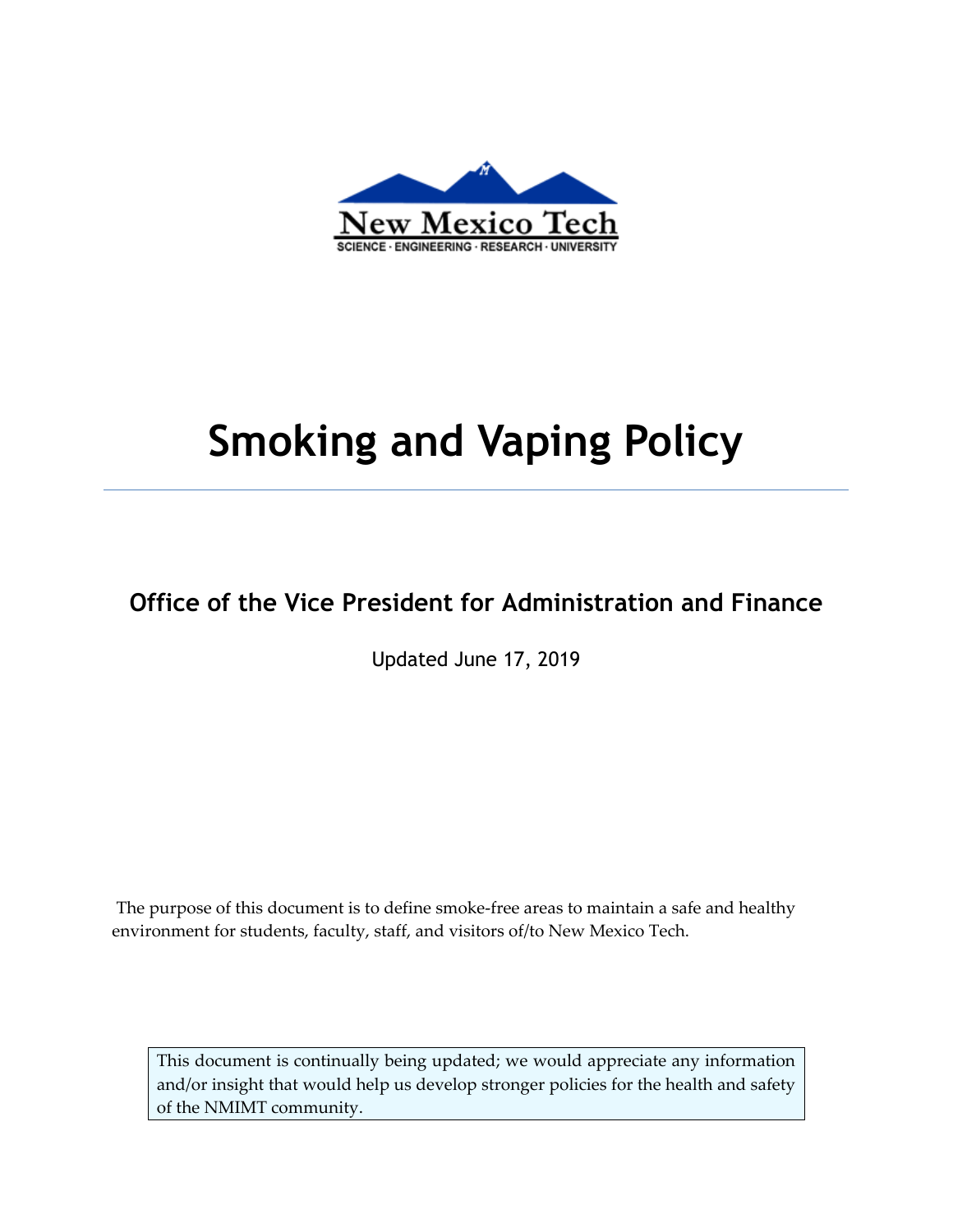### **Table of Contents**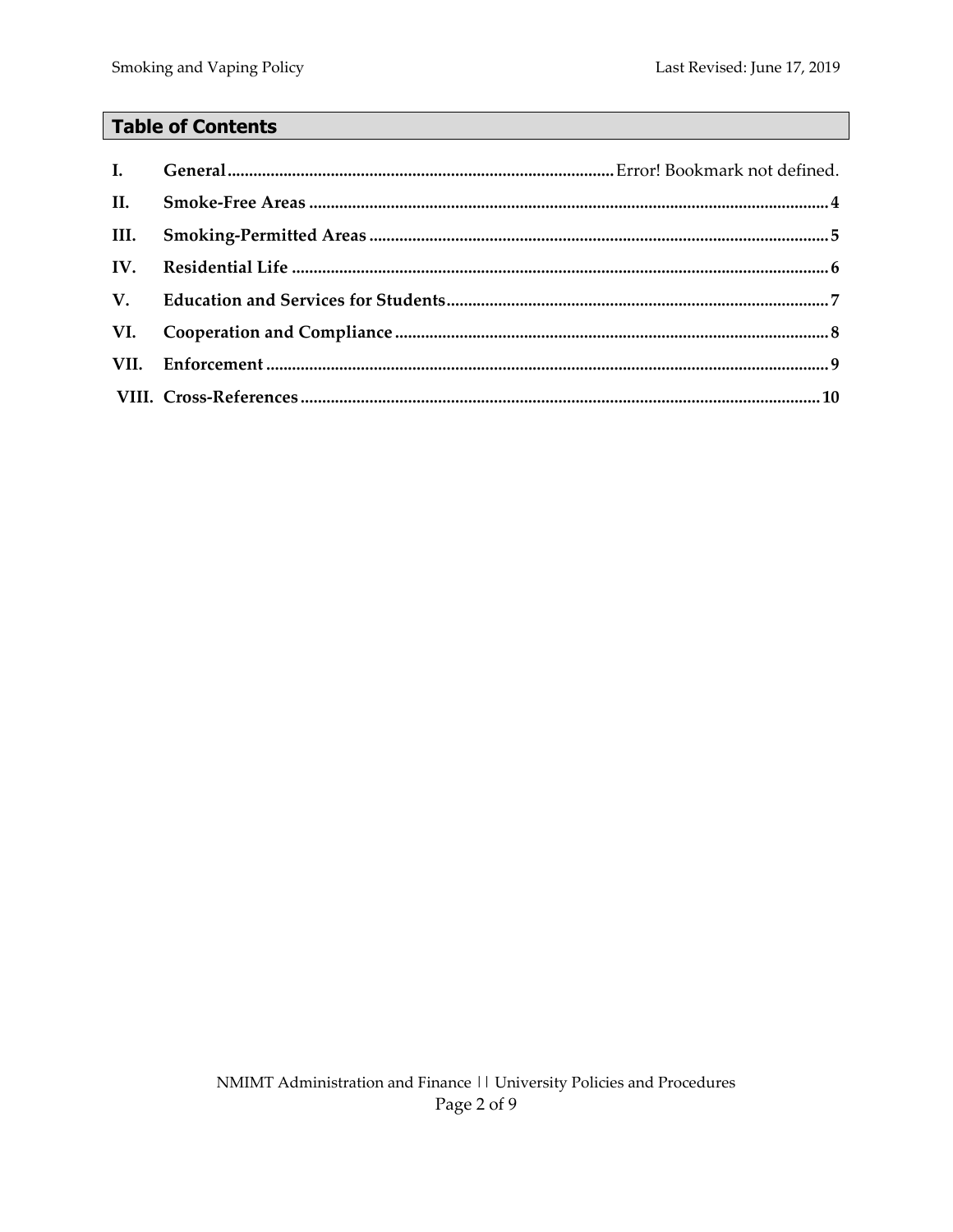#### **I. General**

Research has shown that environmental or second hand tobacco smoke increases the risk of cancer and other health hazards for non‐smokers as well as smokers. New Mexico Tech (NMT) has a vital interest in maintaining a safe and healthy environment for its students, faculty, staff, and visitors. Consistent with these concerns and the New Mexico Clean Indoor Air Act, the following policy has been established to restrict smoking of tobacco, or any other plant, vaping e‐cigarettes, and provide procedures for accommodating the preferences of both smokers and nonsmokers.

Smoking and vaping are prohibited in all buildings or vehicles owned or leased by NMT, as well as within 25 feet of an entrance or exit. Smoking and vaping are prohibited during organized indoor and outdoor events on University property.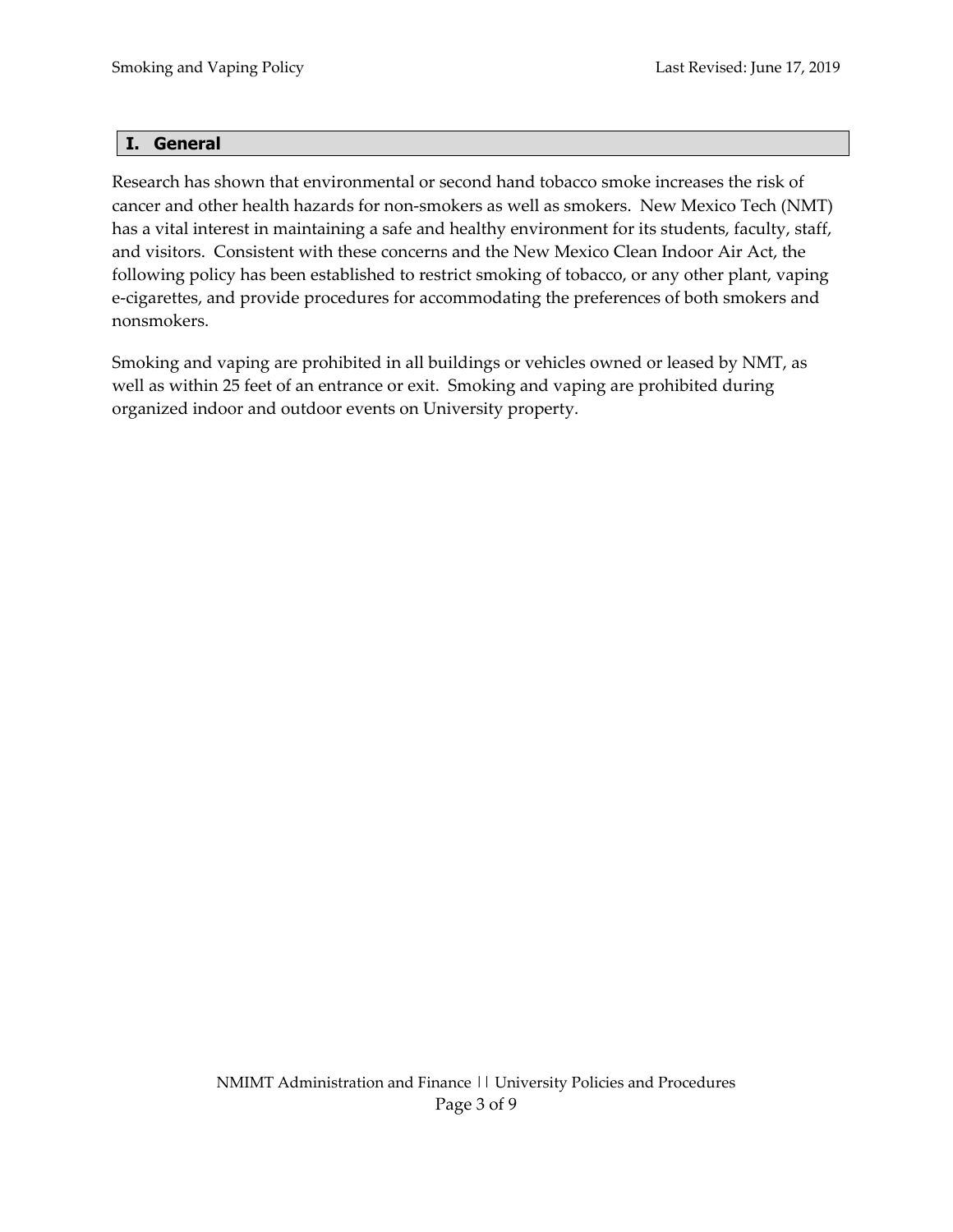#### **II. Smoke-Free Areas**

Smoking and vaping are prohibited in or at:

- All enclosed buildings and facilities including classrooms, offices, food service venues, lavatories, and residence halls (in accordance with Housing & Residential Life policies);
- Within **25** feet of building entrances and exits and fresh air intake grills unless it is a specially designated smoking area;
- **Partially or fully enclosed walkways, corridors, elevators;**
- Vehicles owned, leased, or rented by New Mexico Tech;
- **Within 50 feet of any area where flammable materials are handled or stored or where** other significant fire hazard may exist; and
- Indoor or outdoor athletic or other indoor University-sponsored or designated events.

No Smoking signs with the international no‐smoking symbol will be posted at major entrances of all NMT buildings. Ashtrays will not be provided in any NMT building or facility.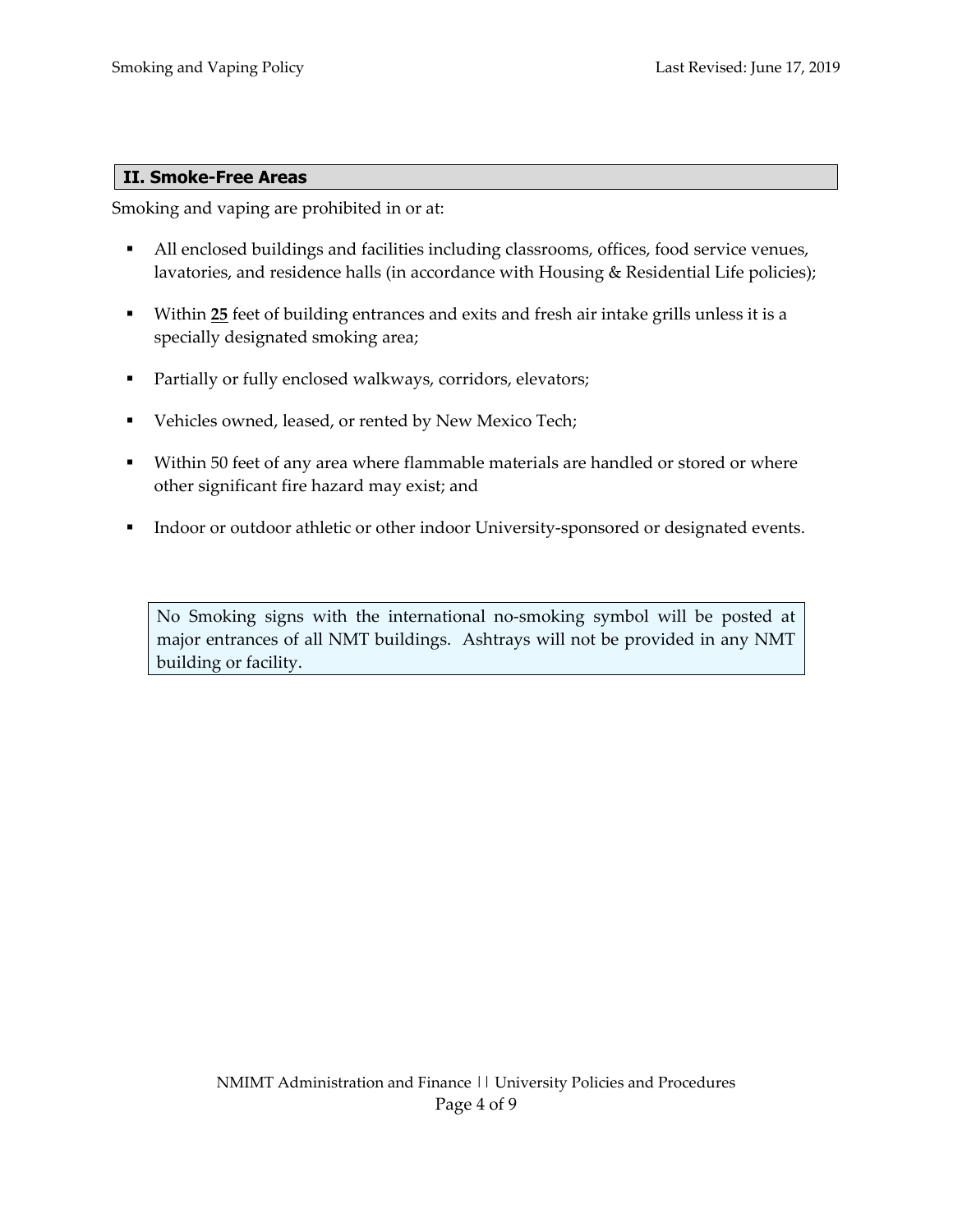#### **III. Smoking-Permitted Areas**

Smoking and vaping are permitted outdoors on University property except during organized events which have been designated as "No Smoking." Individuals choosing to smoke or vape outdoors must be 25 feet from doorways, open windows, enclosed walkways, and ventilation systems to prevent smoke from entering enclosed buildings and facilities, and to prevent public access from being denied to an individual with a respiratory medical condition. Anyone who chooses to smoke, vape, or use smokeless tobacco on campus must discard the waste in an appropriate, sanitary manner.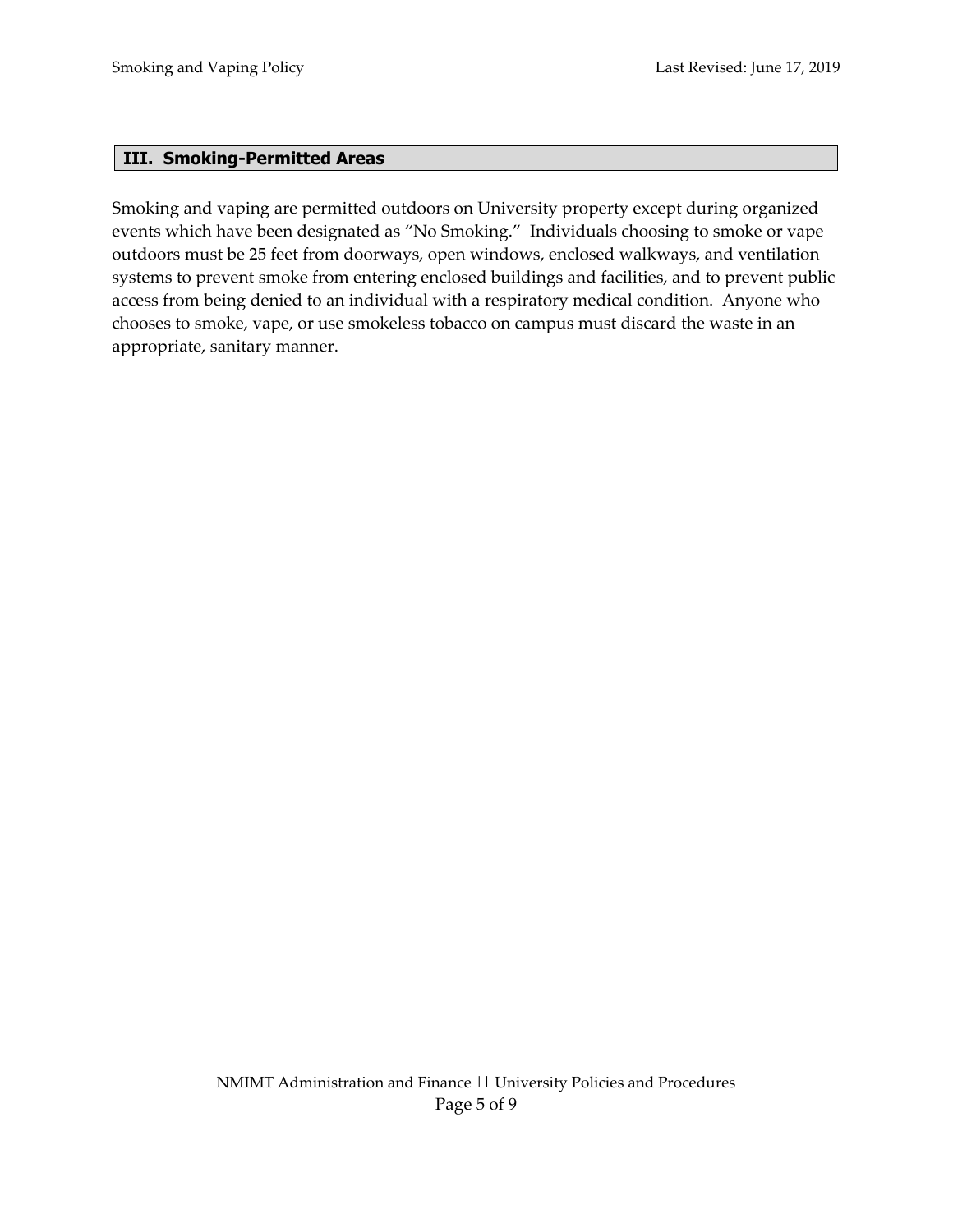#### **IV. Residential Life**

Smoking of tobacco products, vaping, and use of items such as incense, potpourri, candles, cloves, sage, and the like are prohibited in all residence halls or apartments as well as within 25 feet of the buildings and air handling equipment (e.g. swamp coolers). Examples of areas that are prohibited include your room/apartment, lounges, stairwells, fully/partially enclosed walkways/corridors and elevators. Please refer to the Resident life policy manual for additional information.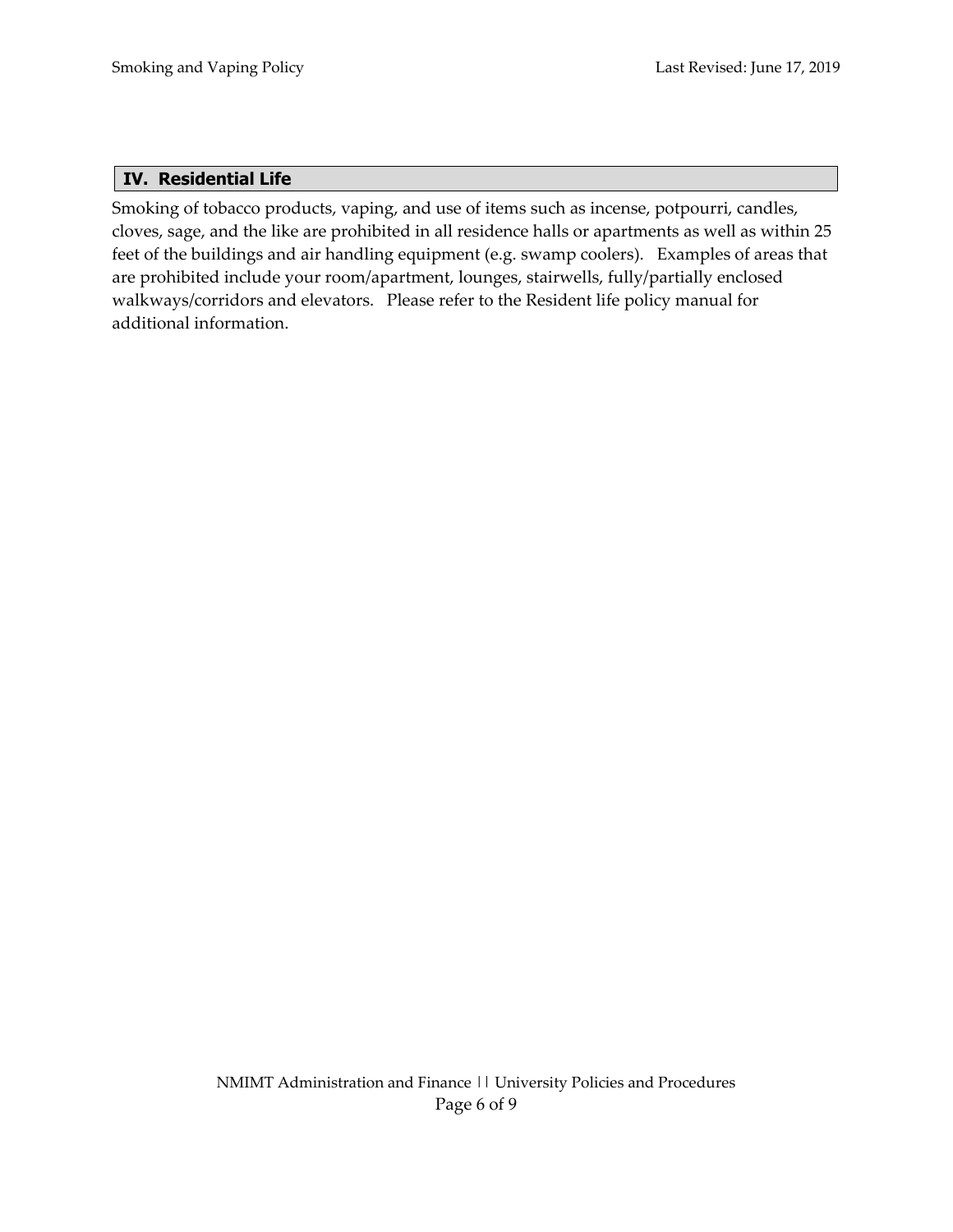#### **V. Education and Services for Smokers**

In light of numerous adverse health effects associated with active smoking, and the exposure to second hand smoke, the University encourages all employees to explore educational information about the hazards of smoking. In addition to consulting with your own health care providers, students, faculty, and staff may get assistance from the following University programs:

- Students may contact the New Mexico Tech Student Health Center for information and programs to quit smoking.
- **Faculty and staff may obtain assistance in smoking cessation through the Employee** Health Center, and our Employee Assistance Program.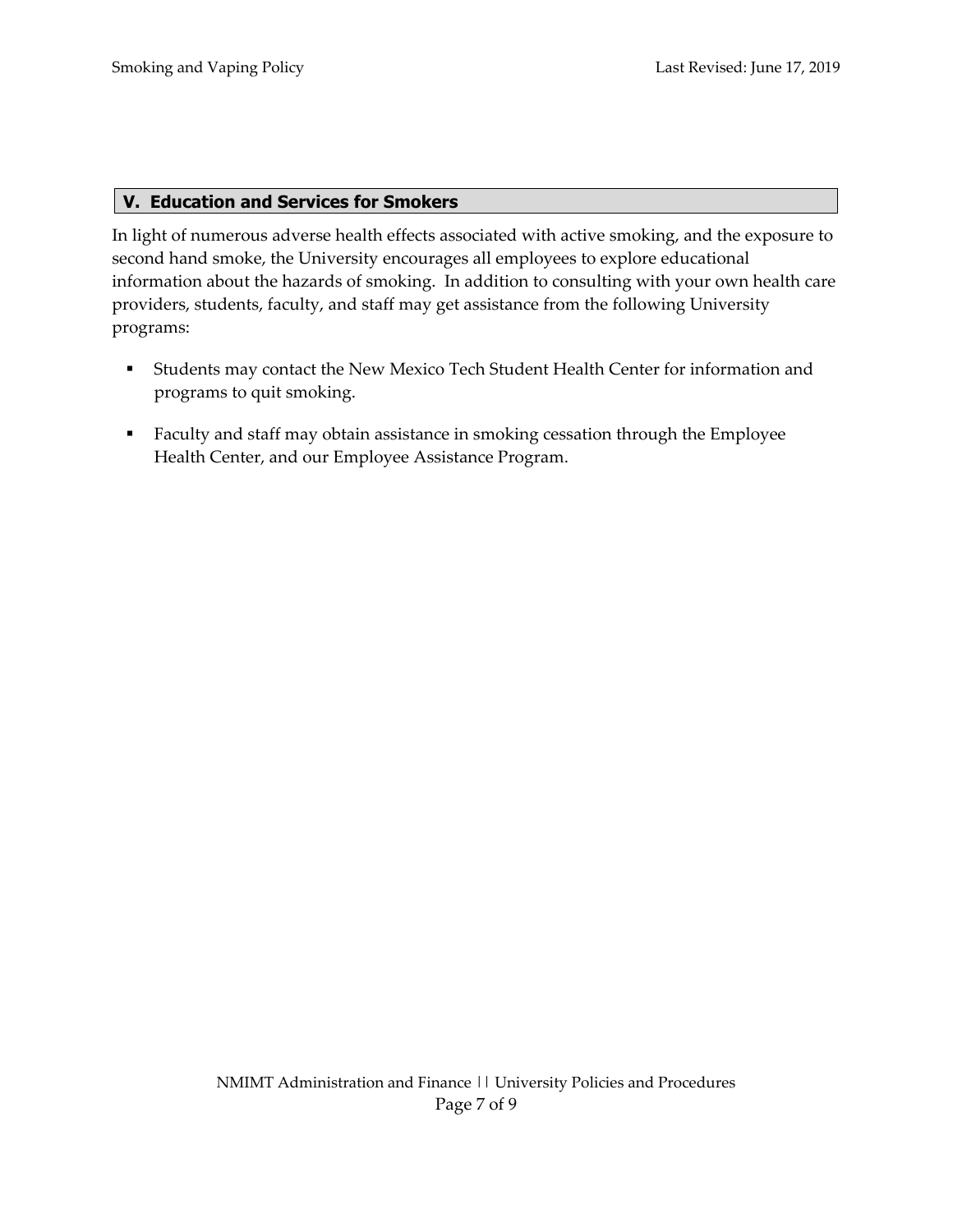#### **VI. Cooperation and Compliance**

This policy relies on the mutual courtesy and cooperation of smokers and nonsmokers for its success. It is the responsibility of all members of the New Mexico Tech community to observe the provisions of this smoking policy.

Complaints, concerns, or disputes regarding implementation of the smoking policy should be referred to the immediate supervisor for resolution. If a resolution cannot be reached, the matter will be referred by the supervisor to the appropriate Department Head, Resident Assistant (RA), Director, or Vice President for mediation. Managers, Department Heads and unit directors are responsible for seeing that individuals in their areas are informed and comply with this smoking policy. Those having difficulty complying with these restrictions are encouraged to seek assistance from the resources listed in **Section V.**